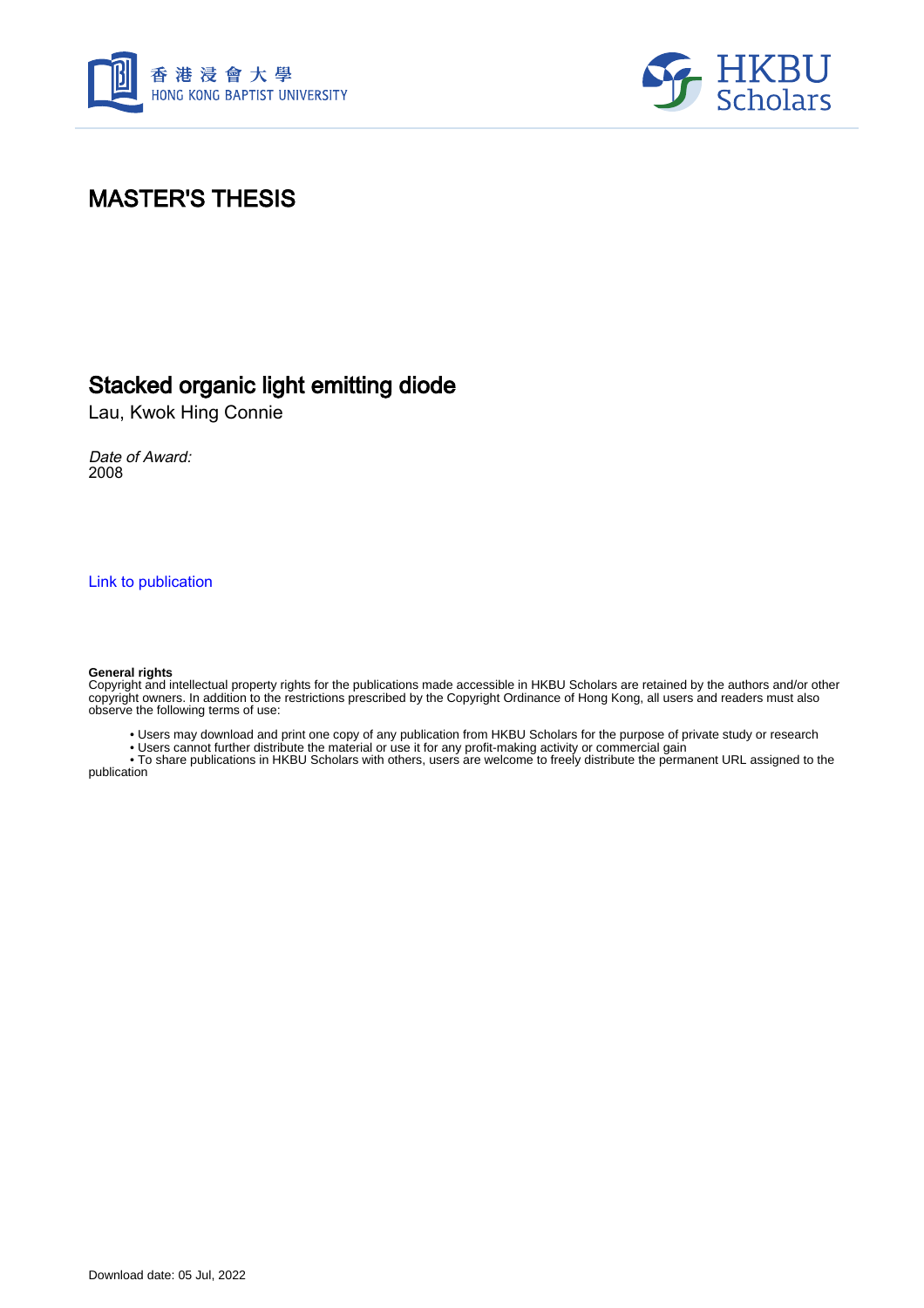# **Stacked Organic Light Emitting Diode**

**LAU Kwok Hing, Connie** 

### **A thesis submitted in partial fulfillment of the requirements for the degree of**

**Master of Philosophy** 

### **Principal Supervisor: Prof. CHEAH Kok Wai**

**Hong Kong Baptist University** 

**August 2008**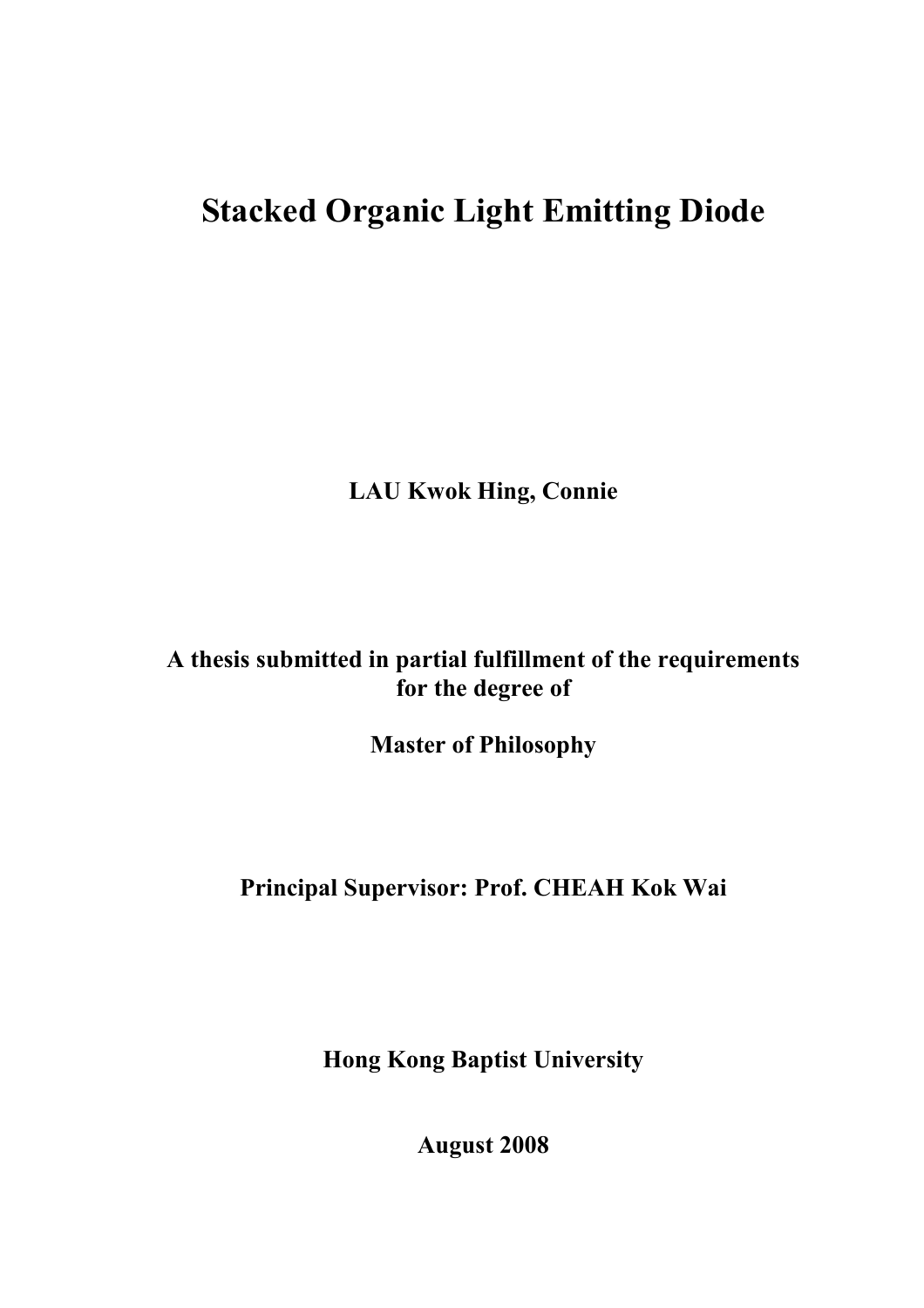#### **Abstract**

The aim of the project is to investigate and characterize Stacked Organic Light Emitting Diode (SOLED) and select the suitable connecting layer materials. SOLED is thin film device fabricated from organic materials with metal anode and cathode. Different from the conventional Organic Light Emitting Diode (OLED), there are more than one Light Emissive Units are connecting in series and partitioned from each other by at least one connecting layers. A number of research has been focused on materials used as the connecting layer (i.e. Charge Generation Layer, CGL). The material studied are limited to ITO, V<sub>2</sub>O<sub>5</sub>, doped organic materials, Mg:Alq3/WO<sub>3</sub>, metal thin film with LiF:Ca. However, there are several metal-oxides that could be potentially used as CGL, due to their oxidizing power and n-type properties. To produce a high performance SOLED, the CGL material must match with the OLED materials, i.e. Hole Transport Layer and Electron Transport Layer. The understanding of the operating mechanism of the connecting layer (Charge Generation Layer) and SOLED is not well defined. The major goal of the present study is to explore and identify the most efficient charge generation layer materials for SOLED. The suitablility and the effect of a variety of metal oxides, mainly the transparent conducting oxide of  $MoO<sub>3</sub>$ ,  $Nb<sub>2</sub>O<sub>5</sub>$ ,  $Cu<sub>2</sub>O$ , PbO and SiO<sub>2</sub> were studied. MoO<sub>3</sub> was selected to be the ideal CGL and the change generation mechanism was investigated.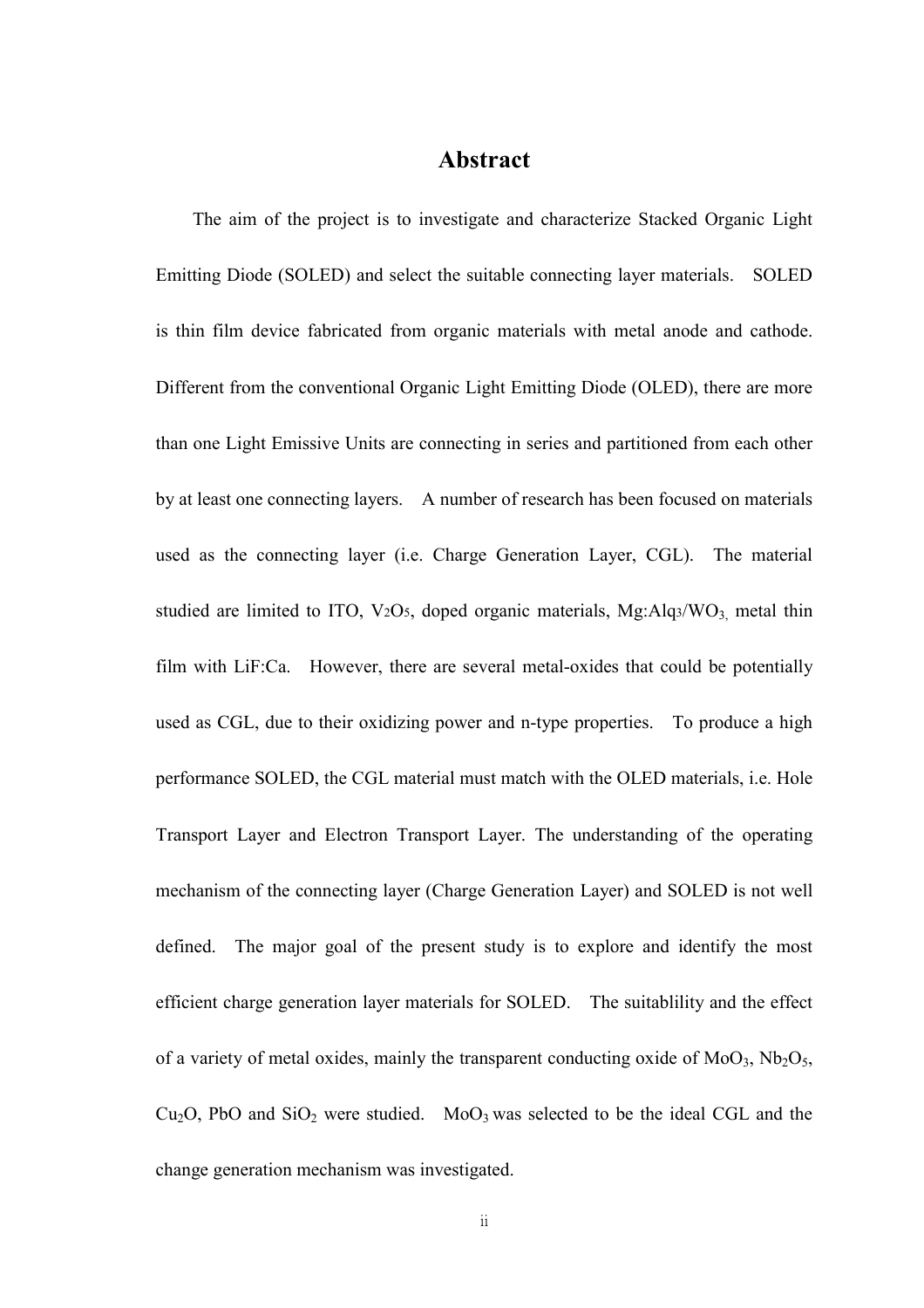## **Table of Content**

| <b>Declaration</b>                                                                             |                                                            | i    |
|------------------------------------------------------------------------------------------------|------------------------------------------------------------|------|
| Abstract                                                                                       |                                                            | ii   |
| Acknowledgements<br><b>Table of Content</b><br><b>List of Tables</b><br><b>List of Figures</b> |                                                            | iii  |
|                                                                                                |                                                            | iv   |
|                                                                                                |                                                            | vii  |
|                                                                                                |                                                            | viii |
|                                                                                                | <b>Chapter 1: Introduction</b>                             |      |
| 1.1                                                                                            | <b>Statement of Problem</b>                                | 1    |
| 1.2                                                                                            | Motivation and Objective                                   | 3    |
| 1.3                                                                                            | <b>Potential Research Contribution</b>                     | 5    |
| <b>Chapter 2: Theory</b>                                                                       |                                                            | 6    |
| 2.1                                                                                            | <b>Literature Review</b>                                   | 6    |
| 2.1.1                                                                                          | Overview of OLED and SOLED                                 | 6    |
| 2.1.2                                                                                          | The Structure of SOLED                                     | 8    |
| 2.1.3                                                                                          | The Development of SOLED                                   | 9    |
| 2.2                                                                                            | Summary of Semiconductor Physics                           | 17   |
| 2.2.1                                                                                          | <b>Classification of Materials</b>                         | 17   |
| 2.2.2                                                                                          | n-type and p-type Semiconductors                           | 18   |
| 2.2.3                                                                                          | p-n Junction in Semiconductor                              | 19   |
| 2.2.4                                                                                          | Depletion Region                                           | 21   |
| 2.3                                                                                            | Electroluminescence (EL) Mechanism                         | 23   |
| 2.3.1                                                                                          | Electroluminescence (EL) Mechanism of OLED                 | 25   |
| 2.3.2                                                                                          | Electroluminance Mechanism of SOLED                        | 27   |
| 2.4                                                                                            | Carrier injection                                          | 28   |
| 2.4.1                                                                                          | J-V Characteristics                                        | 29   |
| 2.4.1.1                                                                                        | <b>Transport Mechanisms</b>                                | 29   |
| 2.4.1.2                                                                                        | Perfect Insulator                                          | 31   |
| 2.4.1.3                                                                                        | Exponential Distributed Traps with a Range of Energy Level | 32   |
| 2.4.2                                                                                          | Luminescence Characteristics                               | 34   |
| 2.4.3                                                                                          | <b>Current Efficiency Characteristics</b>                  | 34   |
| 2.4.4                                                                                          | Power Efficiency Characteristics                           | 35   |
| 2.4.5                                                                                          | EL spectrum/ EL emission Peak and CIE Coordinates          | 35   |
| 2.5                                                                                            | Quantum Efficiency                                         | 36   |
| 2.6                                                                                            | <b>Degradation Mechanisms</b>                              | 38   |
| 2.6.1                                                                                          | Dark Spot Formation                                        | 38   |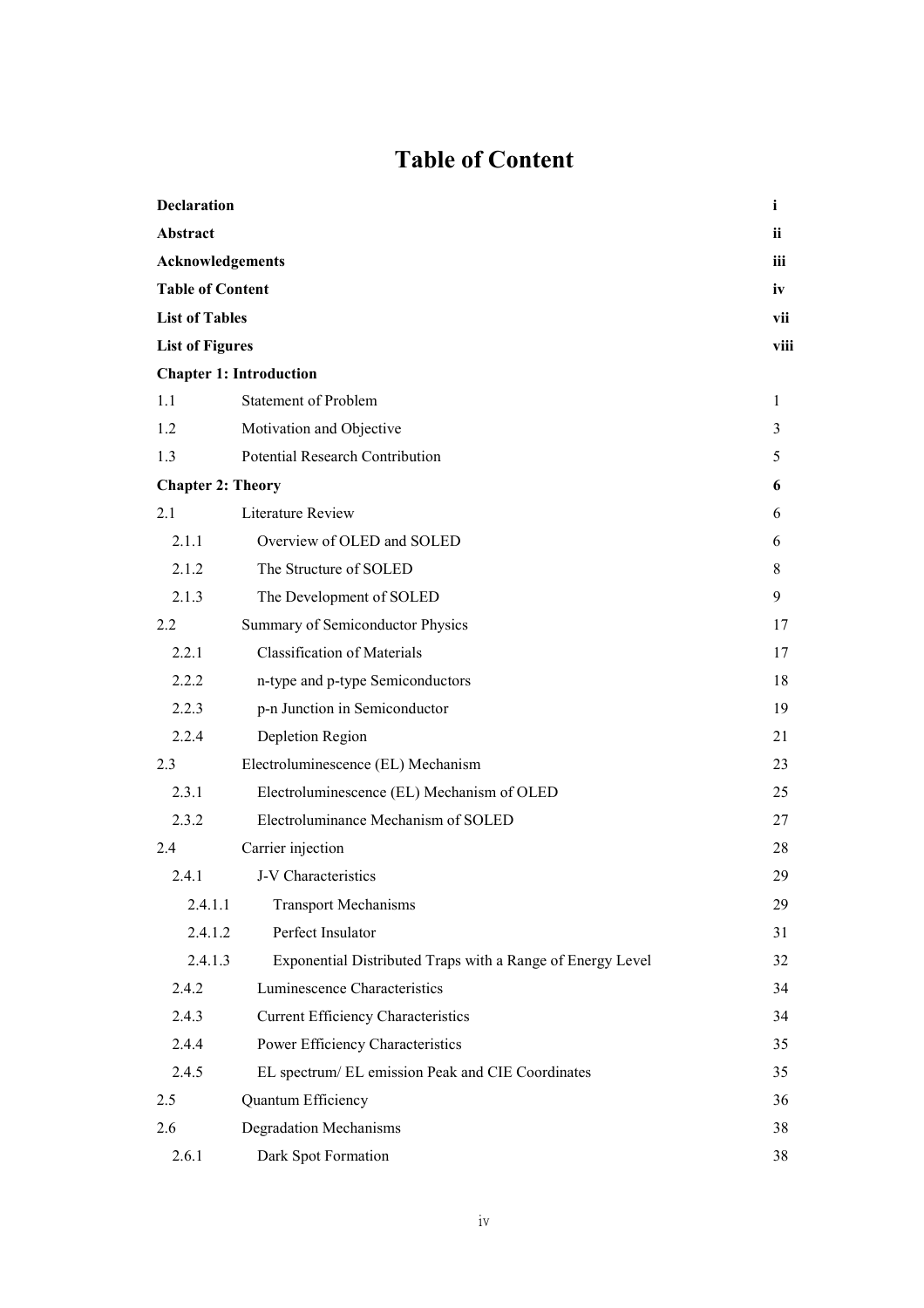| 2.6.2                                                | Effect of Pin Holes                                                                      | 39 |  |  |
|------------------------------------------------------|------------------------------------------------------------------------------------------|----|--|--|
| 2.6.3                                                | Changes in the ITO Anode                                                                 | 39 |  |  |
| 2.6.4                                                | Chemical Reaction at the Cathode Interface                                               | 40 |  |  |
| <b>Chapter 3: Materials for OLED and SOLED</b><br>41 |                                                                                          |    |  |  |
| 3.1                                                  | Anode (ITO)                                                                              | 41 |  |  |
| 3.2                                                  | $\text{Alq}_3$                                                                           | 42 |  |  |
| 3.3                                                  | <b>NPB</b>                                                                               | 43 |  |  |
| 3.4                                                  | Mg:Ag                                                                                    | 44 |  |  |
| 3.5                                                  | LiF                                                                                      | 44 |  |  |
| 3.6                                                  | Metals (Al)                                                                              | 44 |  |  |
| 3.7                                                  | Charge Generation Layer Materials (Metal Oxides)                                         | 48 |  |  |
| 3.7.1                                                | $d^{0}$ Compounds (WO <sub>3</sub> , MoO <sub>3</sub> , Nb <sub>2</sub> O <sub>5</sub> ) | 48 |  |  |
| 3.7.2                                                | Closed-shell Oxides $(Cu_2O)$                                                            | 49 |  |  |
|                                                      | <b>Chapter 4: Experimental Setups, Preparation and Procedures</b>                        | 53 |  |  |
| 4.1                                                  | <b>OLED Device Preparation and Measurement</b>                                           | 53 |  |  |
| 4.1.1                                                | Photolithography                                                                         | 53 |  |  |
| 4.1.1.1                                              | <b>Substrate Patterning</b>                                                              | 53 |  |  |
| 4.1.1.2                                              | Spin Coating the Photoresist (Negative)                                                  | 55 |  |  |
| 4.1.1.3                                              | Photo Process to Photoresist                                                             | 55 |  |  |
| 4.1.1.4                                              | Rinse the Photoresist                                                                    | 55 |  |  |
| 4.1.2                                                | Thin Film Deposition and [reparation                                                     | 57 |  |  |
| 4.1.2.1                                              | Raw Material Purification                                                                | 57 |  |  |
| 4.1.2.2                                              | <b>Substrate Cleaning</b>                                                                | 59 |  |  |
| 4.1.2.3                                              | Detergent and Solvent Cleaning                                                           | 59 |  |  |
| 4.1.2.4                                              | Ultra-violet Ozone (UV Ozone) Treatment                                                  | 60 |  |  |
| 4.1.2.5                                              | Deposition                                                                               | 60 |  |  |
| 4.1.2.6                                              | Encapsulation                                                                            | 64 |  |  |
| 4.1.2.7                                              | Calibration                                                                              | 65 |  |  |
| 4.1.2.8                                              | Current Density-Voltage-Luminance Measurement                                            | 69 |  |  |
| 4.2                                                  | Surface Analysis                                                                         | 70 |  |  |
|                                                      | <b>Chapter 5: Performance of SOLED with Different Oxides</b>                             | 72 |  |  |
| 5.1                                                  | Overview                                                                                 | 72 |  |  |
| 5.2                                                  | Performance of SOLED by Using Different Oxides as Charge Generation Layer                | 72 |  |  |
| 5.3                                                  | <b>Ultraviolet Electron Spectroscopy Measurement</b>                                     | 78 |  |  |
| 5.4                                                  | <b>Energy Band Alignment</b>                                                             | 82 |  |  |
| 5.5                                                  | Charge Generation Mechanism MoO <sub>3</sub> in OLED                                     | 84 |  |  |
| 5.5.1.                                               | MoO <sub>3</sub> Characteristics in OLED                                                 | 84 |  |  |
| 5.5.2.                                               | Luminance-Current Density Characteristics                                                | 85 |  |  |